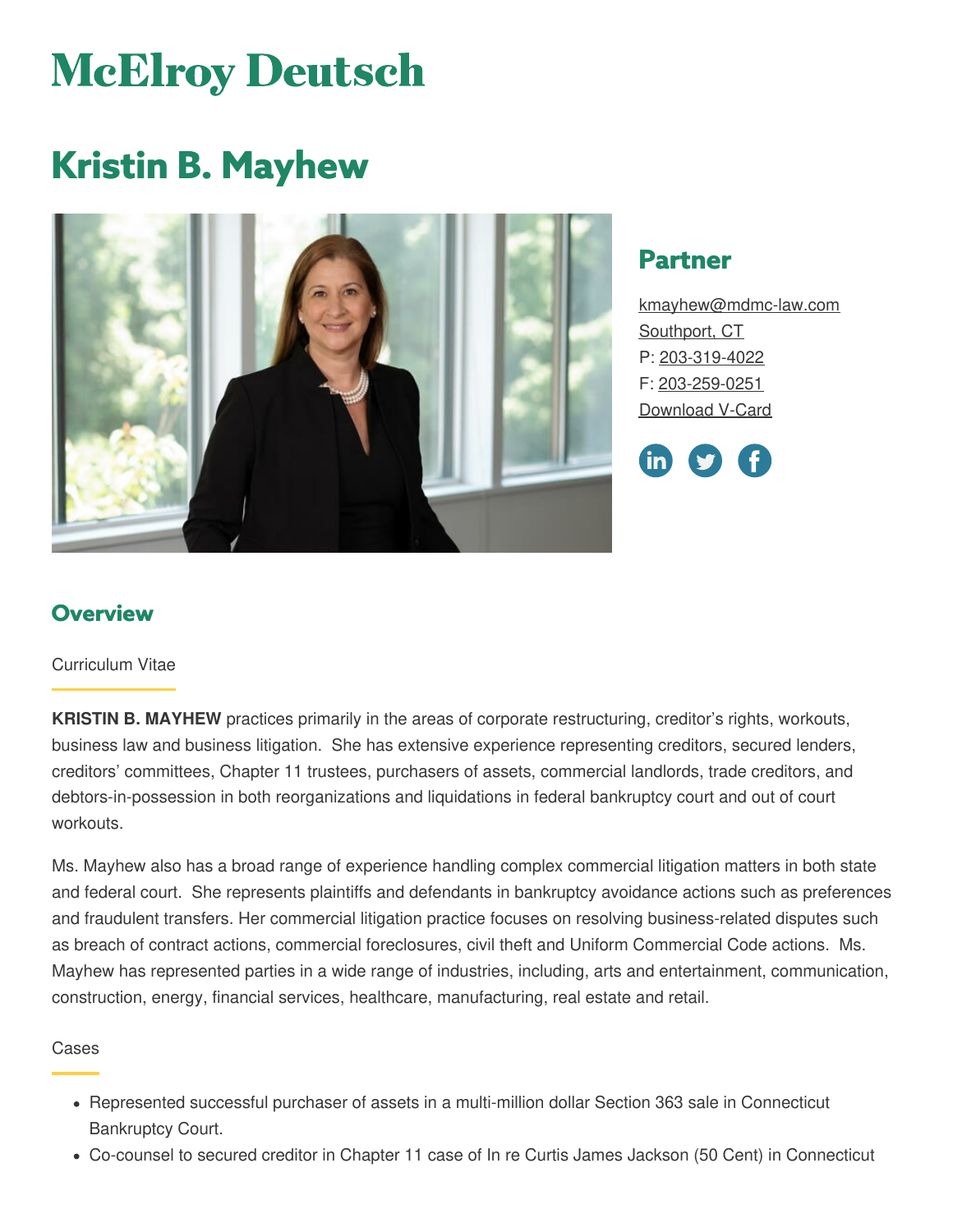Bankruptcy Court.

- Represent secured lender in multi-million dollar foreclosure and fraudulent transfer action against six (6) corporate borrowers in the District of New Jersey.
- Represented general contractor in a complex Chapter 11 proceeding in the Connecticut Bankruptcy Court resulting in a successful mediation involving more than a dozen parties.
- Represented lender as lead counsel in a \$15 million foreclosure action in the District of Connecticut and successfully defeated borrower's counterclaims and affirmative defenses sounding in fraud, breach of contract, Connecticut Unfair Trade Practices Act and predatory lending after 4-day bench trial.
- Representation of Chapter 11 Trustee of Connecticut nursing home.
- Representation of Chapter 11 Trustee of liquidating asbestos products company with over \$6 billion in asbestos liabilities.
- Representation of official Committee of Unsecured Creditors to an in-home healthcare provider and its seven (7) subsidiaries in Chapter 11 pending in the District of Connecticut.
- Representation of Official Committee of Unsecured Creditors to a computer software company and its eleven subsidiaries in Chapter 11 pending in the District of Connecticut.
- Representation of healthcare corporation and its fifteen subsidiaries as debtors in Chapter 11 proceeding in the District of Delaware.
- Represented unsecured creditor in contested confirmation proceeding in the bankruptcy case of MobileMedia Communications, Inc. in the District of Delaware.
- Represented numerous lenders in commercial foreclosure proceedings and out of court workouts in Connecticut.
- Representation of foreign representative in ancillary proceeding pursuant to Section 304 of the Bankruptcy Code in the Southern District of New York.
- Represented commercial lessor in connection with property lease to Chapter 11 debtor in the Allegheny Health Education & Research Foundation bankruptcy proceeding in the Western District of Pennsylvania.
- Representation of lessor of commercial property in Chapter 11 case of U.S. One Communications in District of Delaware.
- Representation of institutional lenders in numerous real estate bankruptcies.
- Represented trustees, debtors and creditors in Chapter 7, 11 and 13 in bankruptcy-related litigation involving asset sales, claims objections, preferences, fraudulent conveyances, relief from the automatic stay, executory contracts and unexpired leases.
- Represented Chapter 7 Trustee, prosecution of fraudulent transfer action arising from LBO, significant settlement for the Estate.
- Represented owner of distressed assisted living facility and sale of same.
- Successfully defended preference recipient in adversary proceedings brought in CT, DE, NH, PA, NJ, NY and CA.

#### Awards

- Sale of Talalay Global as Cross-Border Section 363 Sale of the Year, 15<sup>th</sup> Annual Turnaround Awards, 2021 Distressed Investing Summit
- Selected as one of the "500 Leading U.S. Bankruptcy and Restructuring Lawyers" (Lawdragon) (2020)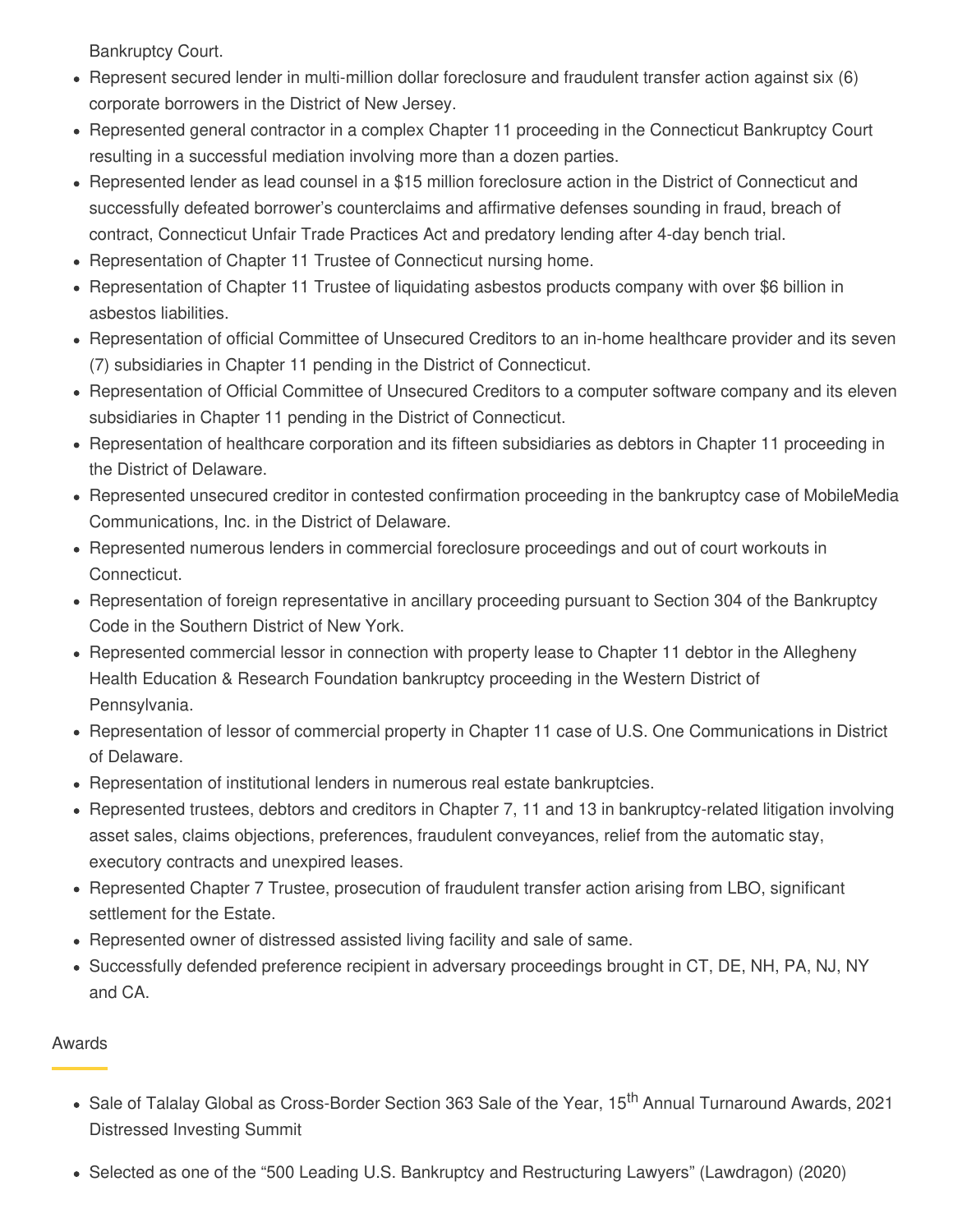Women in the Law – High Achiever, Connecticut Law Tribune (2010)

# **Industries**

**[Corporate](https://www.mdmc-law.com/industries/corporate)** Financial [Institutions](https://www.mdmc-law.com/industries/financial-institutions) Real [Estate](https://www.mdmc-law.com/industries/real-estate)

## **Practices**

Banking & [Financial](https://www.mdmc-law.com/practices/banking-financial-services) Services Bankruptcy, [Restructuring,](https://www.mdmc-law.com/practices/bankruptcy-restructuring-creditors-rights) Creditors' Rights Corporate [Transactions](https://www.mdmc-law.com/practices/corporate-transactions) Real [Estate](https://www.mdmc-law.com/practices/real-estate)

# **Education**

Lafayette College (B.A.) Pennsylvania State University - Dickinson School of Law (J.D., magna cum laude)

# **Admissions**

State of Connecticut State of New Jersey Commonwealth of Pennsylvania U.S. District Court, District of Connecticut U.S. District Court, District of New Jersey U.S. District Court, EDPA U.S. District Court, MDPA U.S. Court of Appeals, 2nd Circuit

# **Memberships**

American Bankruptcy Institute American Bar Association President of the Turnaround Management Association, Connecticut Chapter (2009-2011) Chairman of the Turnaround Management Association, Connecticut Chapter (2012-2014) Member of the Board of Directors, Turnaround Management Association, Connecticut Chapter (2007-present) Connecticut Bar Association Connecticut Bar Association, Commercial Law & Bankruptcy Section, Executive Committee (2015-present) Connecticut Bar Association, Commercial Law & Bankruptcy Section, Secretary and Treasurer (2018-2019) Connecticut Bar Association Commercial Law & Bankruptcy Section, Vice Chair (2020-present) Connecticut Bar Association Commercial Law & Bankruptcy Section Connecticut Bankruptcy Conference Planning Committee (2018-2021) Connecticut Bar Association Commercial Law & Bankruptcy Section Bench/Bar Committee, Chair (2016-2018) Connecticut Bar Association Commercial Law & Bankruptcy Section Public Outreach Committee (2021-2022)